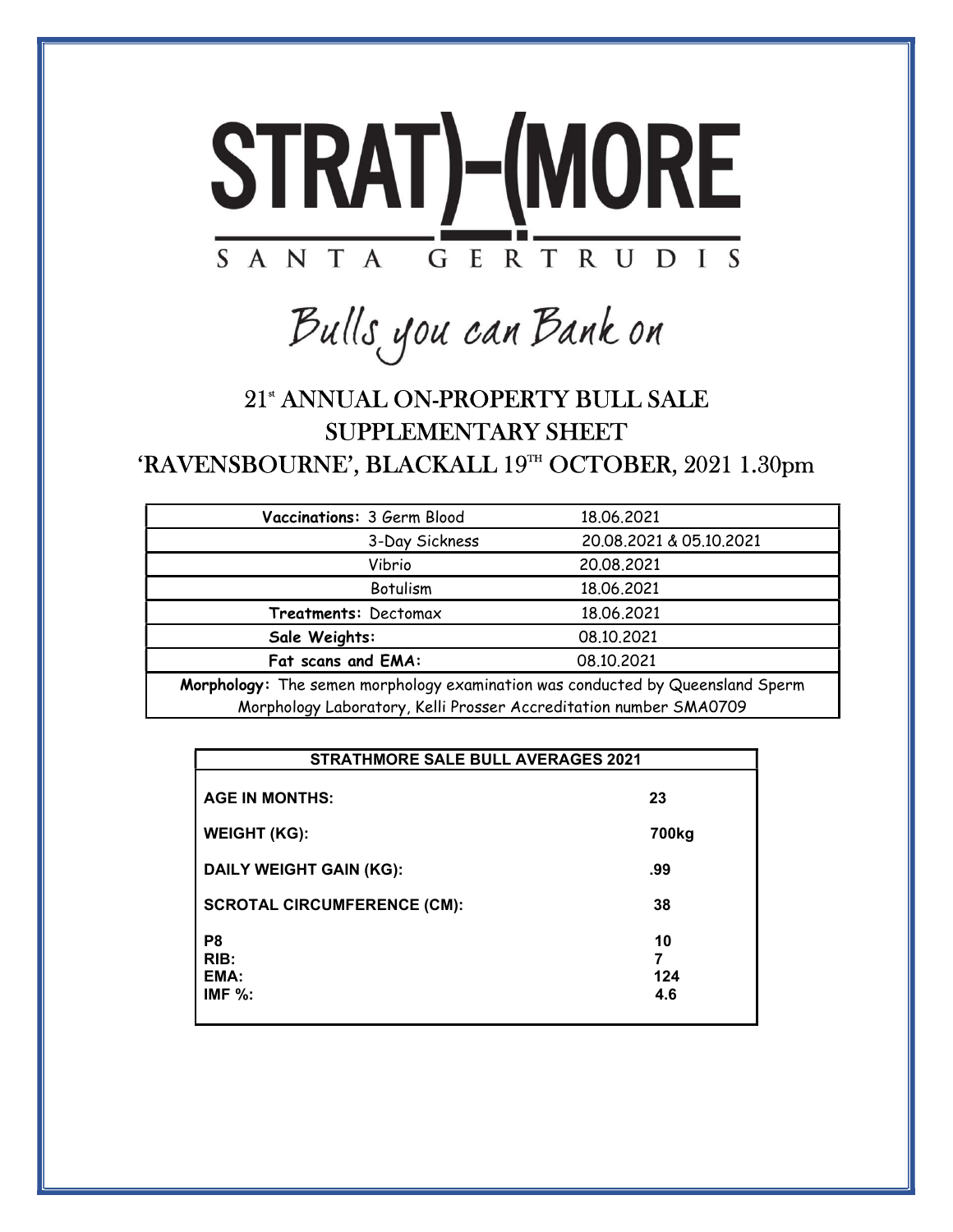|                                           |                              | Poll                           | Stud or          | Age                   | <b>WGT</b>       | A.D.L.G      | Semen   Scrotal |                                     |                       |                     | <b>Muscle Scans</b> |                         | <b>ADJ</b>       | <b>ADJ</b>                 | <b>ADJ</b>        |
|-------------------------------------------|------------------------------|--------------------------------|------------------|-----------------------|------------------|--------------|-----------------|-------------------------------------|-----------------------|---------------------|---------------------|-------------------------|------------------|----------------------------|-------------------|
| <b>LOT</b>                                | Fire                         | $\overline{or}$                | Herd             | In                    | (KG)             | (KG)         | <b>Morph</b>    | <b>Size</b>                         | P8                    | <b>RIB</b>          | $E.M.A$   IMF%      |                         | 200D             | 400D                       | 600D              |
|                                           | <b>Brand</b>                 | Horn                           | <b>Bull</b>      | Mths                  | 8/10/21          | 8/10/21      | % Norm          | (CM)                                |                       |                     | 8.10.2021           |                         | Rank             | Rank                       | Rank              |
| 1                                         | <b>R86</b>                   | PP                             | S Bull           | 24                    | 790              | 1.07         | 61              | 38                                  | $\overline{12}$       | 9                   | 134                 | 5.5                     | 10/71            | 56/224                     | 13/117            |
| $\overline{2}$                            | R458                         | PP                             | S Bull           | $\overline{23}$       | 750              | 1.06         | 94              | $\overline{37}$                     | $\overline{11}$       | $\overline{8}$      | 141                 | 4.8                     | 35/126           | 22/224                     | 16/117            |
| $\overline{\mathbf{3}}$                   | R212                         | $\mathsf{P}$                   | S Bull           | $\overline{23}$       | 705              | 0.96         | $\overline{82}$ | $\overline{38}$                     | $\overline{10}$       | $\overline{7}$      | 124                 | 4.7                     |                  | 64/224                     | 81/117            |
| $\overline{\bf{4}}$                       | R <sub>1330</sub>            | PP                             | S Bull           | 21                    | 760              | 1.17         | $\overline{59}$ | 39                                  | $\overline{12}$       | 9                   | 143                 | 4.8                     | 34/47            | 220/224                    | 3/117             |
| $\overline{\mathbf{5}}$<br>$\overline{6}$ | R498                         | P                              | S Bull           | 23                    | 690              | 0.94         | $\overline{76}$ | <b>WITHDRAWN</b><br>$\overline{37}$ | $\overline{12}$       | 8                   | 125                 | 4.8                     |                  | 102/126 138/224            | 92/117            |
| 7                                         | R <sub>146</sub>             | PP                             | S Bull           | $\overline{23}$       | 730              | 0.99         | $\overline{52}$ | $\overline{38}$                     | 9                     | 6                   | 123                 | 6.5                     | 7/48             | 68/224                     | 52/117            |
| $\overline{\mathbf{8}}$                   | R <sub>6</sub>               | PS                             | S Bull           | 24                    | 705              | 0.95         | $\overline{58}$ | $\overline{42}$                     | $\overline{12}$       | 9                   | 128                 | 4.6                     | 29/71            | 180/224                    | 90/117            |
| $\overline{\mathsf{g}}$                   | R <sub>8</sub>               | P                              | S Bull           | 23                    | 770              | 1.05         | $\overline{55}$ | 41                                  | 11                    | 8                   | 142                 | 4.7                     | 9/71             | 35/224                     | 19/117            |
| 10                                        | R344                         | PS                             | S Bull           | 23                    | 710              | 0.97         | $\overline{82}$ | 41                                  | $\overline{8}$        | $\overline{6}$      | 116                 | 4.7                     |                  | 145/224                    | 69/117            |
| $\overline{11}$                           |                              |                                |                  |                       |                  |              |                 | <b>WITHDRAWN</b>                    |                       |                     |                     |                         |                  |                            |                   |
| $\overline{12}$                           | R590                         | P                              | S Bull           | $\overline{22}$       | 705              | 1.04         | 81              | 42                                  | 10                    | 7                   | 132                 | 4.3                     | 13/187           | 17/224                     | 24/117            |
| $\overline{13}$                           |                              |                                |                  |                       |                  |              |                 | <b>WITHDRAWN</b>                    |                       |                     |                     |                         |                  |                            |                   |
| $\overline{14}$                           | R586                         | P                              | S Bull           | 22                    | 725              | 1.04         | 76              | $\overline{35}$                     | 11                    | 7                   | 134                 | 4.7                     | 9/187            | 51/224                     | 23/117            |
| $\overline{15}$                           | R568                         | P                              | S Bull           | 23                    | 690              | 0.96         | 69              | 38                                  | 7                     | 5                   | 113                 | $\overline{3.8}$        | 127/187          | 166/224                    | 73/117            |
| 16                                        | R176                         | $\mathsf{P}$                   | S Bull           | 24                    | 730              | 0.98         | 56              | 40                                  | $\overline{9}$        | $\overline{6}$      | 121                 | 3.8                     | 2/21             | 91/224                     | 61/117            |
| $\overline{17}$                           | R280                         | PS                             | S Bull           | 21                    | 730              | 1.10         | 91              | 41                                  | 10                    | 7                   | 132                 | 4.4                     |                  | 7/224                      | 9/117             |
| $\overline{18}$<br>$\overline{19}$        | R132                         | P                              | S Bull           | 22                    | 725              | 1.03         | $\overline{58}$ | <b>WITHDRAWN</b><br>$\overline{41}$ | 10                    | 7                   | 130                 | 4.3                     | 14/48            | 36/224                     | 29/117            |
| 20A                                       | R492                         | PS                             | S Bull           | $\overline{22}$       | 680              | 0.96         | 84              | 43                                  | $\overline{9}$        | $\overline{6}$      | 125                 | 4.8                     | 11/126           | 71/224                     | 74/117            |
| $\overline{21}$                           | R444                         | PP                             | S Bull           | 22                    | 765              | 1.11         | 64              | 41                                  | 10                    | 8                   | 146                 | 4.4                     | 2/126            | 15/224                     | 8/117             |
| $\overline{22}$                           | R <sub>202</sub>             | $\overline{PP}$                | S Bull           | $\overline{22}$       | 660              | 0.95         | $\overline{77}$ | 38                                  | $\overline{12}$       | 9                   | 125                 | 4.7                     |                  | 146/224                    | 87/117            |
| $\overline{23}$                           | R84                          | PP                             | S Bull           | 22                    | 680              | 0.98         | $\overline{50}$ | $\overline{41}$                     | 9                     | 6                   | 120                 | 4.3                     | 5/71             | 74/224                     | 60/117            |
| $\overline{24}$                           | R194                         | PS                             | S Bull           | $\overline{21}$       | 685              | 1.01         | $\overline{74}$ | 39                                  | $\overline{11}$       | $\overline{7}$      | 130                 | 5.4                     |                  | 66/224                     | 38/117            |
| $\overline{25}$                           |                              |                                |                  |                       |                  |              |                 | <b>WITHDRAWN</b>                    |                       |                     |                     |                         |                  |                            |                   |
| 26                                        | <b>R500</b>                  | $\mathsf{P}$                   | S Bull           | 23                    | 765              | 1.04         | 84              | 35                                  | 10                    | 7                   | 125                 | 3.7                     | 39/126           | 84/224                     | 22/117            |
| $\overline{27}$                           | R126                         | P                              | S Bull           | $\overline{23}$       | 730              | 0.99         | $\overline{80}$ | $\overline{41}$                     | 10                    | 7                   | 120                 | $\overline{4.2}$        | 9/48             | 171/224                    | 50/117            |
| $\overline{28}$                           | <b>R98</b>                   | P                              | S Bull           | 23                    | 695              | 0.96         | 68              | $\overline{36}$                     | $\overline{9}$        | 6                   | 128                 | 5.5                     | 23/71            | 137/224                    | 79/117            |
| 29                                        | R454                         | PS                             | S Bull           | 23                    | 685              | 0.95         | $\overline{75}$ | $\overline{37}$                     | $\overline{10}$       | 7                   | 127                 | $\overline{4.3}$        | 38/126           | 168/224                    | 85/117            |
| 30                                        | R532                         | <b>PS</b>                      | S Bull           | $\overline{22}$       | 695              | 1.00         | 66<br>61        | $\overline{37}$                     | $\overline{9}$        | $6\overline{6}$     | 124<br>120          | 5.3                     | 28/187           | 89/224                     | 44/117<br>111/117 |
| $\overline{31}$<br>32                     | R436<br>R470                 | $\mathsf{P}$<br>$\overline{P}$ | S Bull<br>S Bull | $\overline{22}$<br>22 | 600<br>715       | 0.88<br>1.04 | $\overline{55}$ | $\overline{35}$<br>38               | 6<br>10               | $\overline{5}$<br>7 | 130                 | $\overline{3.8}$<br>4.5 | 20/126<br>27/126 | 148/224<br>99/224          | 25/117            |
| $\overline{33}$                           | R220                         | PP                             | S Bull           | 23                    | 750              | 1.03         | $\overline{80}$ | $\overline{37}$                     | $\overline{8}$        | 7                   | 126                 | 4.5                     |                  | 61/224                     | 27/117            |
| 34                                        | <b>R40</b>                   | PP                             | S Bull           | 22                    | 705              | 1.02         | 78              | 38                                  | $\overline{11}$       | 7                   | 125                 | 6.2                     |                  | 80/224                     | 31/117            |
| $\overline{35}$                           | R528                         | $\mathsf{P}$                   | S Bull           | $\overline{22}$       | 685              | 0.98         | $\overline{82}$ | $\overline{37}$                     | $\overline{12}$       | 8                   | 121                 | 4.5                     | 51/187           | 97/224                     | 55/177            |
| 36A                                       | <b>R82</b>                   | P                              | S Bull           | $\overline{23}$       | 705              | 0.96         | 87              | $\overline{37}$                     | $\overline{12}$       | 8                   | 125                 | 5.2                     | 59/71            | 183/224                    | 76/117            |
| $\overline{37}$                           |                              |                                |                  |                       |                  |              |                 | <b>WITHDRAWN</b>                    |                       |                     |                     |                         |                  |                            |                   |
| 38                                        | <b>R508</b>                  | PP                             | S Bull           | 23                    | 660              | 0.91         | 93              | 38                                  | 12                    | 9                   | 123                 | 5.2                     |                  | 90/126   165/224   105/117 |                   |
| $\overline{39}$                           | R506 PP                      |                                | S Bull           | $\overline{22}$       | 710              | 1.01         | $\overline{83}$ | 43                                  | $\overline{14}$       | $\overline{9}$      | 122                 | 4.4                     |                  | 54/126 52/224 39/117       |                   |
| 40                                        | R602                         | PP                             | S Bull           | 22                    | 715              | 1.01         | 87              | 35                                  | 10                    | $\overline{7}$      | 122                 | 4.6                     | 18/187           | 86/224                     | 35/117            |
| 41                                        | R572                         | PS                             | S Bull           | 23                    | 705              | 0.96         | 89              | $\overline{37}$                     | 11                    | 7                   | 118                 | $\overline{3.8}$        | 33/187           | 44/224                     | 72/117            |
| 42                                        | R <sub>1318</sub>            | P                              | S Bull           | 21                    | 695              | 1.03         | 66              | 36                                  | 12                    | 8                   | 126                 | 5.5                     | 5/47             | 60/224                     | 28/117            |
| 43<br>44                                  | R <sub>2</sub><br><b>R94</b> | PS<br>P                        | S Bull<br>S Bull | 24<br>24              | 690<br>695       | 0.90<br>0.94 | 79<br>78        | $\overline{37}$<br>$\overline{38}$  | $\overline{11}$<br>10 | 7<br>$\overline{7}$ | 126<br>$131$        | 5.3<br>3.7              | 46/71<br>48/71   | 194/224 108/117<br>172/224 | 97/117            |
| 45                                        | R452                         | PS                             | S Bull           | 22                    | 655              | 0.95         | 83              | 39                                  | $\overline{10}$       | 7                   | 118                 | 4.2                     | 75/126           | 175/224                    | 89/117            |
| 46                                        | R368                         | P                              | S Bull           | 21                    | 620              | 0.92         | 80              | 33                                  | $\overline{9}$        | 6                   | 127                 | 4.2                     | 49/82            | 102/224 101/117            |                   |
| 47                                        | R234                         | Н                              | S Bull           | 22                    | 715              | 1.01         | $\overline{71}$ | 39                                  | $\overline{13}$       | 8                   | 120                 | 4.6                     |                  | 24/224                     | 37/117            |
| 48                                        | R268                         | Н                              | S Bull           | 20                    | 780              | 1.24         | 63              | 43                                  | 11                    | $\overline{7}$      | 135                 | 4.6                     |                  | 1/224                      | 1/117             |
| 49                                        | R208                         | Н                              | S Bull           | 22                    | 755              | 1.10         | 90              | $\overline{38}$                     | $\overline{10}$       | $\overline{7}$      | 118                 | 5.3                     |                  | 13/224                     | 10/117            |
| 50                                        | R328                         | H                              | S Bull           | 23                    | 730              | 0.99         | 90              | 39                                  | 11                    | $\overline{7}$      | 128                 | 6.2                     | 13/47            | 144/224 49/117             |                   |
| 51                                        | R242                         | Н                              | S Bull           | 24                    | 705              | 0.92         | 84              | $\overline{34}$                     | 11                    | 7                   | 128                 | 4.3                     |                  | 114/224 100/117            |                   |
| 52                                        |                              |                                |                  |                       |                  |              |                 | <b>WITHDRAWN</b>                    |                       |                     |                     |                         |                  |                            |                   |
| 53                                        | R548                         | H                              | S Bull           | 22                    | 745              | 1.06         | 90              | 39                                  | 9                     | 7                   | 126                 | 5.4                     | 6/187            | 32/224                     | 15/117            |
| 54                                        | R <sub>18</sub>              | H                              | S Bull           | 23                    | 710              | 0.97         | $\overline{70}$ | $\overline{36}$                     | 9                     | $\overline{7}$      | 130                 | 4.3                     |                  | 100/224                    | 62/117            |
| 55                                        | R324                         | Н                              | S Bull           | 22                    | $\overline{720}$ | 1.05         | 96              | 40                                  | 10                    | 7                   | 115                 | 5.3                     | 1/47             | 6/224                      | 20/117            |
| 56<br>57                                  | R376                         | Н                              | S Bull           | 21                    | 670<br>715       | 1.01<br>0.96 | 92<br>92        | 36<br>38                            | 10<br>10              | 6<br>$\overline{7}$ | 124<br>128          | $\overline{3.7}$<br>4.4 | 19/82<br>23/82   | 140/224<br>133/224 80/117  | 40/117            |
| 58                                        | R374<br>R308                 | Н<br>Н                         | S Bull<br>S Bull | 24<br>24              | 795              | 1.05         | 58              | 43                                  | $\overline{12}$       | $\overline{8}$      | 123                 | 5.6                     | 12/47            | 57/224                     | 17/117            |
| 59A                                       | R <sub>128</sub>             | H                              | S Bull           | 22                    | 640              | 0.90         | 81              | $\overline{39}$                     | $\overline{9}$        | 6                   | 114                 | 5.2                     | 24/48            |                            | 161/224 109/117   |
| 60                                        | R584                         | H                              | S Bull           | 21                    | 690              | 1.02         | 67              | 43                                  | 9                     | $\overline{7}$      | 126                 | 4.4                     | 47/187           | 67/224                     | 32/117            |
|                                           |                              |                                |                  |                       |                  |              |                 |                                     |                       |                     |                     |                         |                  |                            |                   |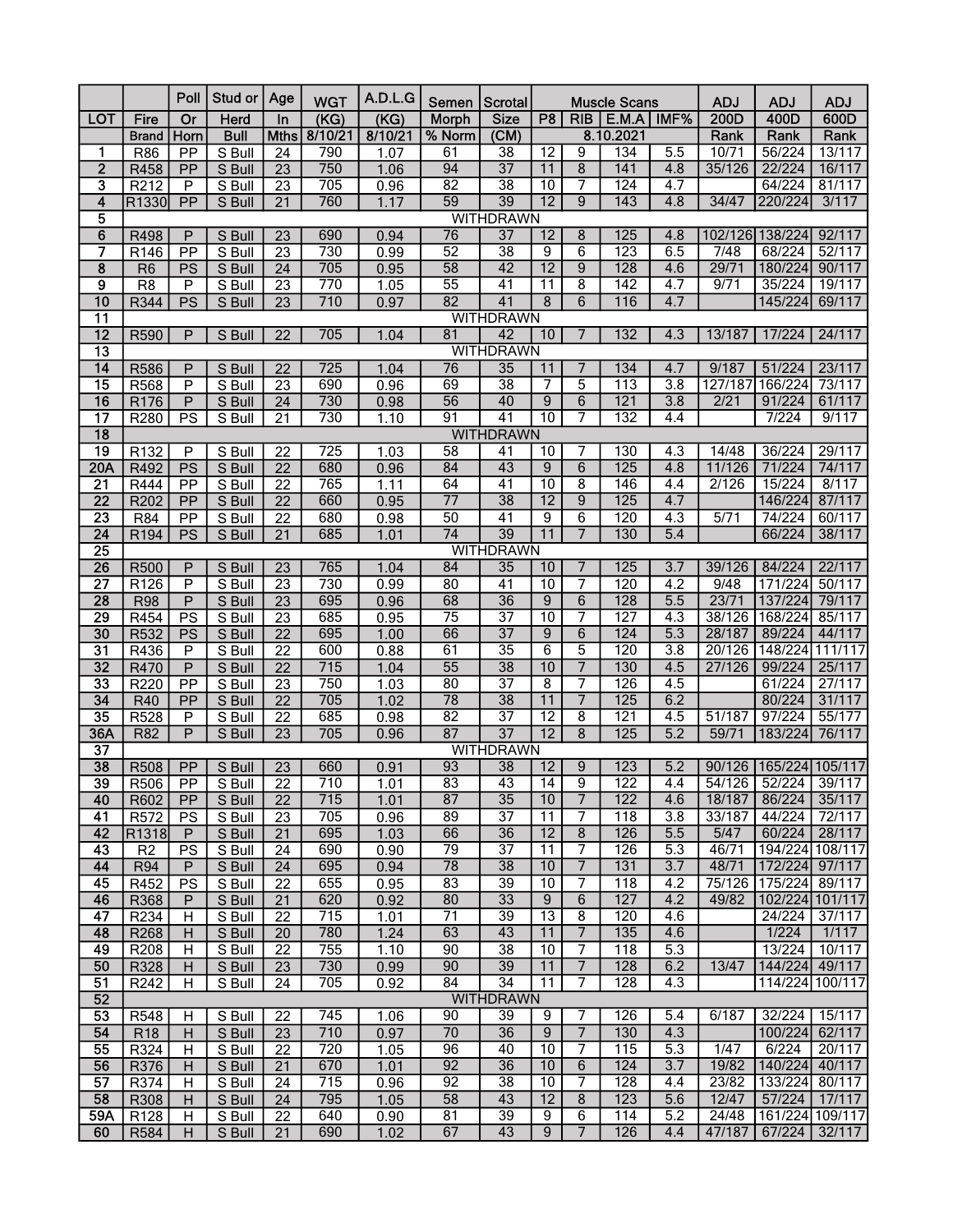|                                    |                     | Poll                      | Stud or        | Age                                | <b>WGT</b>       | A.D.L.G      |                       | Semen   Scrotal                     |                      |                         | <b>Muscle Scans</b> |                  | <b>ADJ</b>      | <b>ADJ</b>                | <b>ADJ</b>       |
|------------------------------------|---------------------|---------------------------|----------------|------------------------------------|------------------|--------------|-----------------------|-------------------------------------|----------------------|-------------------------|---------------------|------------------|-----------------|---------------------------|------------------|
| <b>LOT</b>                         | Fire                | $\overline{or}$           | <b>Herd</b>    | In                                 | (KG)             | (KG)         | <b>Morph</b>          | <b>Size</b>                         | P8                   | RIB                     | E.M.A               | IMF%             | 200D            | 400D                      | 600D             |
|                                    | <b>Brand</b>        | Horn                      | <b>Bull</b>    | Mths                               | 8/10/21          | 8/10/21      | % Norm                | (CM)                                |                      |                         | 8.10.2021           |                  | Rank            | Rank                      | Rank             |
| 61                                 |                     |                           |                |                                    |                  |              |                       | <b>WITHDRAWN</b>                    |                      |                         |                     |                  |                 |                           |                  |
| 62                                 | R460                | PP                        | S Bull         | 24                                 | 655              | 0.86         | $\overline{72}$       | $\overline{38}$                     | 8                    | 6                       | 124                 | 4.8              |                 | 119/126 210/224           | 114/117          |
| 63                                 | R1326               | $\mathsf{P}$              | S Bull         | $\overline{21}$                    | 685              | 1.04         | $\overline{75}$       | $\overline{38}$                     | $\overline{11}$      | $\overline{8}$          | $\overline{124}$    | 4.3              |                 | 55/224                    | 26/117           |
| 64                                 | R334                | P                         | S Bull         | 22                                 | 675              | 0.97         | 78                    | $\overline{34}$                     | 10                   | 6                       | 125                 | 3.8              | 26/82           | 187/224                   | 66/117           |
| 65                                 | R440                | PS                        | S Bull         | $\overline{22}$                    | 705              | 1.00         | 83                    | $\overline{36}$                     | $\overline{11}$      | 8                       | 123                 | 3.7              | 22/126          | 33/224                    | 45/117           |
| 66                                 | <b>R598</b>         | PS                        | S Bull         | 23                                 | 680              | 0.95         | $\overline{75}$       | $\overline{37}$                     | 8                    | 6                       | 123                 | $\overline{3.8}$ | 56/187          | 101/224                   | 82/117           |
| 67                                 | R314                | PS                        | S Bull         | 22                                 | 730              | 1.05         | 81                    | $\overline{38}$                     | $\overline{12}$      | 10                      | 120                 | 4.5              | 4/47            | 26/224                    | 18/117           |
| 68                                 | R148                | PP                        | S Bull         | 24                                 | 720              | 0.94         | 59                    | $\overline{38}$                     | 10                   | $\overline{7}$          | 118                 | 4.2              | 25/48           | 123/224                   | 91/117           |
| 69                                 | R224                | PP                        | S Bull         | 23                                 | 680              | 0.92         | $\overline{75}$       | 36                                  | $\overline{10}$      | 7                       | 120                 | 4.3              |                 | 185/224                   | 102/117          |
| 70                                 | R192                | <b>PS</b>                 | S Bull         | 21                                 | 665              | 0.98         | 66<br>70              | $\overline{37}$<br>$\overline{37}$  | 10                   | $\overline{7}$          | 122<br>128          | 4.5              | 3/21            | 96/224                    | 58/117           |
| $\overline{71}$<br>$\overline{72}$ | R180                | PS                        | S Bull         | 21                                 | 650<br>655       | 0.96         | $\overline{70}$       | $\overline{36}$                     | 9<br>$\overline{12}$ | 6                       | $\overline{118}$    | 5.2              | 34/126          | 143/224<br>136/224        | 78/117<br>88/117 |
| 73                                 | R442                | $\mathsf{P}$              | S Bull         | $\overline{22}$<br>$\overline{22}$ | 615              | 0.95         | $\overline{53}$       | $\overline{35}$                     | 9                    | 9<br>6                  | 126                 | 5.7              |                 |                           | 197/224 112/117  |
| 74                                 | R236                | H                         | S Bull         |                                    |                  | 0.86         |                       | <b>WITHDRAWN</b>                    |                      |                         |                     | 5.1              |                 |                           |                  |
| $\overline{75}$                    | R322                |                           | S Bull         |                                    | 605              | 0.90         | 90                    | 36                                  | 11                   | 8                       | 124                 | 3.7              | 7/47            |                           | 176/224 110/107  |
| 76                                 |                     | PP                        |                | 21                                 |                  |              |                       | <b>WITHDRAWN</b>                    |                      |                         |                     |                  |                 |                           |                  |
| $\overline{77}$                    | R1334               | PS                        | S Bull         | 21                                 | 630              | 0.95         | 71                    | 40                                  | 8                    | 5                       | 115                 | $\overline{3.6}$ |                 | 77/224                    | 83/117           |
| 78                                 | R430                | PS                        | S Bull         | $\overline{22}$                    | 655              | 0.92         | 88                    | 42                                  | 10                   | 6                       | 120                 | 4.5              | 23/126          | 40/224                    | 103/117          |
| 79                                 | R258                | PS                        | S Bull         | 20                                 | 705              | 1.11         | 59                    | 41                                  | 10                   | 7                       | 132                 | 4.8              |                 | 19/224                    | 5/117            |
| 80                                 | R510                | $\mathsf{P}$              | S Bull         | 21                                 | 655              | 0.97         | $\overline{78}$       | 36                                  | $\overline{9}$       | 6                       | 118                 | 4.1              | 8/126           | 110/224                   | 68/117           |
| $\overline{81}$                    | R538                | $\mathsf{P}$              | S Bull         | $\overline{23}$                    | 650              | 0.91         | 86                    | $\overline{36}$                     | 10                   | 7                       | 124                 | $\overline{3.6}$ | 93/187          | 117/224                   | 107/117          |
| 82                                 | R10                 | $\overline{H}$            | S Bull         | 23                                 | 700              | 0.95         | 57                    | 39                                  | 10                   | 7                       | 136                 | 5.3              | 28/71           | 157/224                   | 84/117           |
| 83A                                | R400                | PP                        | Herd           | 20                                 | $\overline{715}$ | 1.11         | 76                    | 39                                  | 10                   | 6                       | 131                 | $\overline{4.3}$ | 24/126          | 43/224                    | 6/117            |
| 84                                 | R <sub>16</sub>     | PP                        | Herd           | $\overline{23}$                    | 800              | 1.09         | 65                    | 40                                  | $\overline{13}$      | $\overline{8}$          | 124                 | 5.3              | 20/71           | 120/224                   | 11/117           |
| 85                                 | R466                | PP                        | Herd           | $\overline{23}$                    | 735              | 1.02         | $\overline{58}$       | 40                                  | $\overline{9}$       | 6                       | 134                 | 4.1              | 52/126          | 54/224                    | 34/117           |
| 86                                 | R634                | Н                         | Herd           | $\overline{23}$                    | 694              | 0.96         | 70                    | 35                                  | $\overline{13}$      | 9                       | 126                 | 4.6              | 88/187          | 188/224                   | 75/117           |
| $\overline{87}$                    | R564                | $\mathsf{P}$              | Herd           | 24                                 | 700              | 0.94         | $\overline{75}$       | $\overline{37}$                     | $\overline{10}$      | 7                       | 128                 | $\overline{4.5}$ | 76/187          | 112/224                   | 94/117           |
| 88                                 | <b>R22</b>          | PS                        | Herd           | 27                                 | 700              | 0.82         | $\overline{76}$       | 42                                  | 10                   | 7                       | 121                 | 4.6              | 10/15           | 215/224 115/117           |                  |
| 89                                 | R260                | P                         | Herd           | 20                                 | 720              | 1.13         | 89                    | $\overline{37}$                     | $\overline{11}$      | 7                       | 131                 | $\overline{3.8}$ |                 | 20/224                    | 4/117            |
| 90                                 | R398                | $\overline{P}$            | Herd           | 21                                 | 660              | 0.97         | 92                    | $\overline{38}$                     | $\overline{13}$      | $\overline{9}$          | 127                 | 3.9              | 37/126          | 39/224                    | 63/117           |
| 91                                 | R214                | PS                        | Herd           | $\overline{24}$                    | 720              | 0.96         | $\overline{88}$       | $\overline{37}$                     | $\overline{10}$      | $\overline{8}$          | 126                 | 4.2              |                 | 103/224                   | 70/117           |
| 92                                 | R252                | P                         | Herd           | 23                                 | 670              | 0.92         | 82                    | $\overline{38}$                     | 10                   | 7                       | 115                 | 4.6              |                 | 189/224                   | 104/117          |
| 93                                 | R204                | H                         | Herd           | 24                                 | 752              | 0.99         | $\overline{78}$       | $\overline{38}$                     | $\overline{12}$      | $\overline{\mathbf{8}}$ | 127                 | 4.2              |                 | 88/224                    | 48/117           |
| 94                                 | R468                | PP                        | Herd           | $\overline{22}$                    | 780              | 1.11         | 67                    | 38                                  | 10                   | 6                       | 130                 | 4.5              | 6/126           | 27/224                    | 7/117            |
| 95                                 | R502                | PS                        | Herd           | $\overline{25}$                    | 750              | 0.95         | $\overline{84}$       | 36                                  | $\overline{11}$      | 7                       | 112                 | 4.6              | 92/126          | 107/224                   | 86/117           |
| 96                                 | R110                | PS                        | Herd           | 23                                 | 725              | 0.98         | 86                    | 36                                  | 10                   | 7                       | 131                 | 5.8              | 65/71           | 191/224                   | 57/117           |
| 97<br>98                           |                     |                           |                |                                    | 675              |              | 95                    | <b>WITHDRAWN</b><br>$\overline{37}$ | 10                   | 7                       | 121                 | 5.2              | 12/187          | 53/224                    | 77/117           |
| $\overline{99}$                    | <b>R556</b><br>R432 | PP<br>PS                  | Herd<br>Herd   | 22<br>$\overline{23}$              | 730              | 0.96<br>1.01 | $\overline{63}$       | 44                                  | $\overline{9}$       | $\overline{6}$          | 114                 | 4.4              |                 | 12/126 18/224 41/117      |                  |
| 100                                | R566                | PP                        | Herd           | 24                                 | 700              | 0.93         | 86                    | $\overline{34}$                     | 10                   | $\overline{7}$          | 128                 | 4.3              | 125/187         | 83/224                    | 98/117           |
| 101                                | R1328               | P                         | Herd           | 21                                 | 800              | 1.21         | 89                    | 40                                  | 13                   | 9                       | 142                 | 4.4              |                 | 3/224                     | 2/117            |
| 102                                | R1332               | $\boldsymbol{\mathsf{H}}$ | Herd           | 21                                 | 665              | 1.01         | 81                    | 35                                  | 11                   | $\overline{7}$          | 132                 | 5.7              |                 | 76/224                    | 42/117           |
| 103                                | R576                | H                         | Herd           | 22                                 | 645              | 0.91         | $\overline{72}$       | $\overline{37}$                     | $\overline{9}$       | 6                       | 121                 | 4.5              | 4/187           | 59/224                    | 106/117          |
| 104                                | R240                | H                         | Herd           | 23                                 | 765              | 1.05         | 75                    | 36                                  | $\overline{6}$       | 10                      | 136                 | 5.2              |                 | 50/224                    | 21/117           |
| 105                                | R1342               | PP                        | Herd           | 21                                 | 635              | 0.97         | 83                    | $\overline{33}$                     | $\overline{8}$       | 6                       | 121                 | 3.7              |                 | 135/224                   | 67/117           |
| 106                                | R228                | PP                        | Herd           | 23                                 | 730              | 1.01         | 71                    | $\overline{37}$                     | $\overline{12}$      | $\overline{8}$          | 125                 | 4.5              |                 | 129/224                   | 43/117           |
| 107A                               | R434                | PP                        | Herd           | $\overline{21}$                    | 640              | 0.94         | $\overline{71}$       | $\overline{37}$                     | $\overline{9}$       | $\overline{7}$          | 118                 | 5.3              | 83/126          | 186/224                   | 93/117           |
| 108A                               | R594                | P                         | Herd           | 22                                 | 690              | 0.99         | 78                    | $\overline{37}$                     | 14                   | 10                      | 118                 | 4.4              | 20/187          | 93/224                    | 54/117           |
| 109                                | R138                | H                         | Herd           | 22                                 | 765              | 1.09         | $\overline{78}$       | $\overline{38}$                     | $\overline{9}$       | $\overline{7}$          | 113                 | 5.7              | 3/48            | 11/224                    | 12/117           |
| 110                                | R278                | PP                        | Herd           | 20                                 | 685              | 1.07         | 66                    | 36                                  | $\overline{12}$      | $\overline{7}$          | 122                 | 4.5              |                 | 16/224                    | 14/117           |
| 111A                               | R210                | $\overline{P}$            | Herd           | 23                                 | 695              | 0.98         | $\overline{71}$       | $\overline{36}$                     | $\overline{11}$      | 7                       | 118                 | 5.6              |                 | 142/224                   | 59/117           |
| 112A                               | <b>R38</b>          | <b>PS</b>                 | Herd           | 22                                 | 695              | 0.98         | 86                    | 38                                  | 10                   | 6                       | 110                 | 4.3              |                 |                           | 56/117           |
| 113                                | R172                | PP                        | Herd           | 23                                 | 670              | 0.93         | 62                    | 41                                  | $\overline{12}$      | 9                       | $\overline{118}$    | 4.3              | 7/21            | 127/224 99/117            |                  |
| 114                                | R360                | PP                        | Herd           | 25                                 | 694              | 0.86         | 81                    | $\overline{37}$                     | $\overline{9}$       | 6                       | 113                 | 3.8              | 63/82           | 198/224 113/117           |                  |
| 115                                | R482                | P                         | Herd           | 21                                 | 659              | 0.97         | 93                    | 41                                  | 7                    | $\overline{5}$          | 121                 | 3.6              |                 | 17/126 141/224            | 64/117           |
| 116                                | R534                | P                         | Herd           | 22                                 | 715              | 1.02         | $\overline{70}$       | $\overline{39}$                     | 6                    | $\overline{4}$          | 128                 | 4.3              | 11/187          | 92/224                    | 33/117           |
| 117                                |                     |                           |                |                                    |                  |              |                       | <b>WITHDRAWN</b>                    |                      | $\overline{4}$          |                     |                  |                 |                           |                  |
| 118<br>119                         | R600<br>R336        | H<br><b>PS</b>            | Herd           | 22<br>24                           | 680<br>760       | 0.96<br>1.00 | 65<br>$\overline{73}$ | 40<br>41                            | 6<br>$\overline{12}$ | 9                       | 112<br>136          | 3.7<br>6.1       | 19/187<br>20/82 | 109/224 71/117<br>108/224 | 46/117           |
| 120                                | R136                | PP                        | Herd<br>S Bull | 24                                 | 760              | 1.03         | 93                    | 35                                  | 11                   | $\overline{7}$          | 124                 | 4.1              | 20/48           | 37/224                    | 30/117           |
|                                    |                     |                           |                |                                    |                  |              |                       |                                     |                      |                         |                     |                  |                 |                           |                  |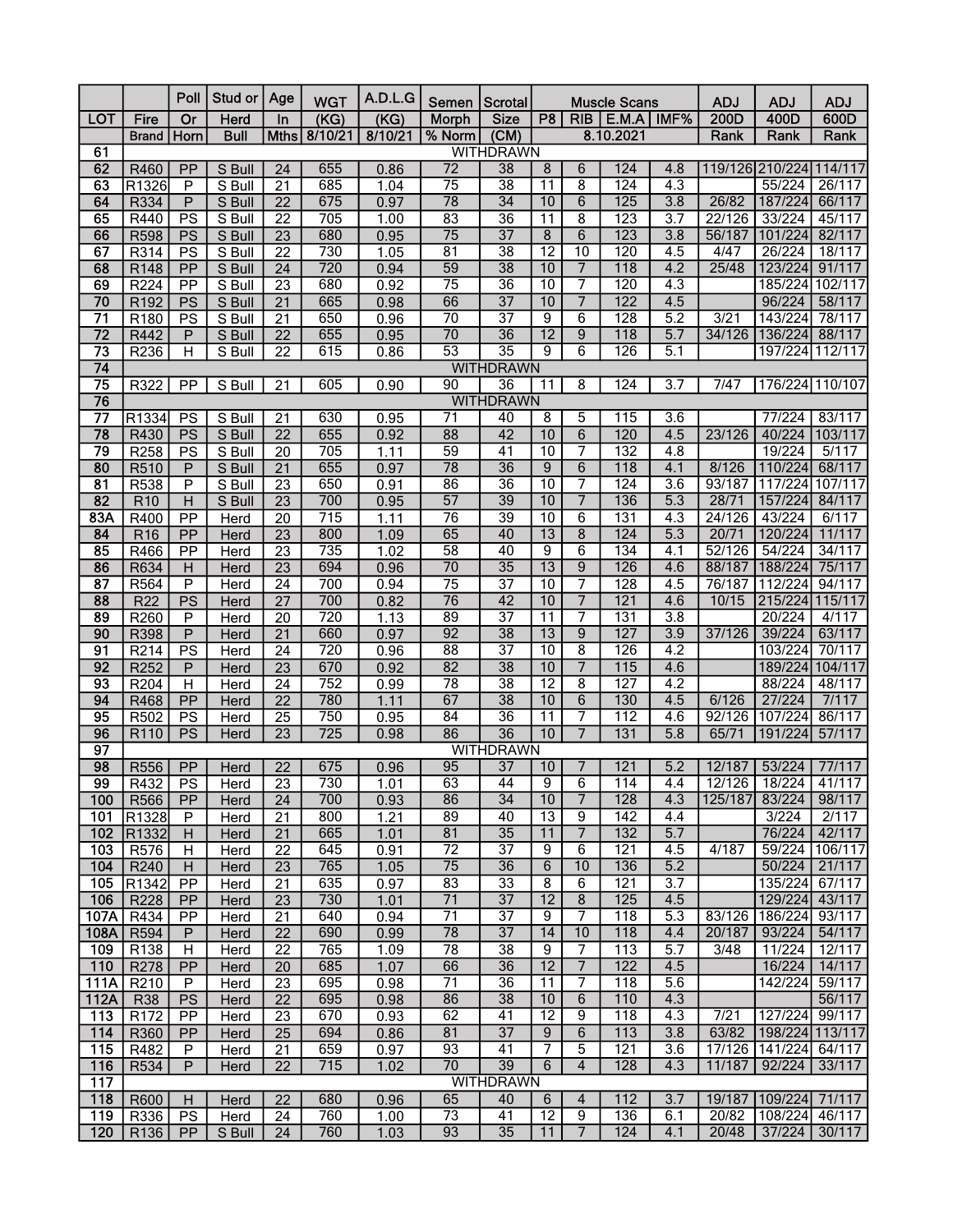|     |                  | Poll      | Stud or | Age         | <b>WGT</b> | A.D.L.G | Semen  | <b>Scrotal</b> |                |            | <b>Muscle Scans</b> |      | <b>ADJ</b> | <b>ADJ</b> | <b>ADJ</b>      |
|-----|------------------|-----------|---------|-------------|------------|---------|--------|----------------|----------------|------------|---------------------|------|------------|------------|-----------------|
| LOT | Fire             | Or        | Herd    | In          | (KG)       | (KG)    | Morph  | <b>Size</b>    | P <sub>8</sub> | <b>RIB</b> | E.M.A               | IMF% | 200D       | 400D       | 600D            |
|     | <b>Brand</b>     | Horn      | Bull    | <b>Mths</b> | 8/10/21    | 8/10/21 | % Norm | (CM)           |                |            | 8.10.2021           |      | Rank       | Rank       | Rank            |
| 121 | R464             | <b>PS</b> | Herd    | 23          | 740        | 1.01    | 60     | 34             | 11             |            | 124                 | 4.2  | 71/126     | 78/224     | 36/117          |
| 122 | R366             | <b>PP</b> | Herd    | 20          | 630        | 1.00    | 73     | 36             | 12             | 8          | 120                 | 3.7  | 24/82      | 82/224     | 47/117          |
| 123 | R <sub>216</sub> | P         | Herd    | 24          | 735        | 0.99    | 74     | 36             | 10             | 6          | 122                 | 4.8  |            | 38/224     | 51/117          |
| 124 | R <sub>26</sub>  | P         | Herd    | 24          | 695        | 0.94    | 84     | 37             |                |            | 130                 | 6.2  | 2/15       | 106/224    | 96/117          |
| 125 | R406             | <b>PS</b> | Herd    | 20          | 625        | 0.97    | 86     | 39             | 8              | 6          | 111                 | 4.7  | 101/126    | 162/2241   | 65/117          |
| 126 | R606             | <b>PS</b> | Herd    | 23          | 685        | 0.94    | 79     | 38             | 9              | 6          | 112                 | 4.2  | 30/187     | 184/2241   | 95/117          |
| 127 | R4               | P         | Herd    | 24          | 625        | 0.82    | 78     | 34             | 9              | 6          | 118                 | 4.3  | 66/71      |            | 222/2241116/117 |
| 128 | WITHDRAWN        |           |         |             |            |         |        |                |                |            |                     |      |            |            |                 |
| 129 | R <sub>120</sub> | P         | Herd    | 21          | 670        | 0.99    | 79     | 37             |                |            | 120                 | 4.8  |            | 94/224     | 53/117          |
| 130 | R356             | P         | Herd    | 24          | 620        | 0.81    | 84     | 34             | 12             | 8          | 118                 | 5.1  | 79/82      | 221/224    | 17/117          |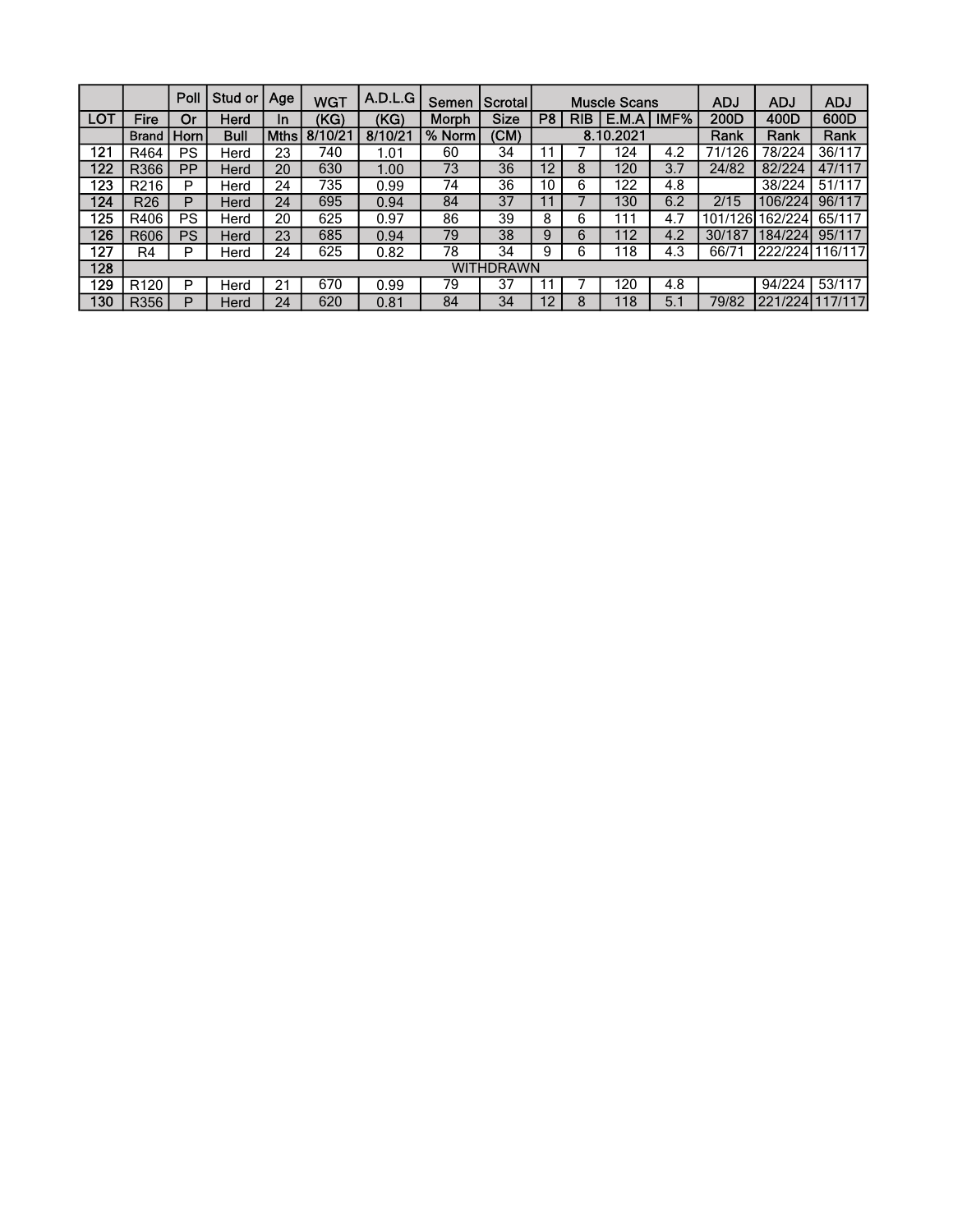| <b>Lot 20A</b> | <b>STRATHMORE R492 (PS)</b>                |                   | <b>SB#:</b> STR20MR492  |
|----------------|--------------------------------------------|-------------------|-------------------------|
|                |                                            | D.O.B: 05/12/2019 | <b>FIRE BRAND: R492</b> |
| <b>S BULL</b>  |                                            |                   |                         |
|                | FOREST PARK GLOW 9336 (P)                  |                   |                         |
|                | Sire: FOREST PARK KOJAK M594 (PP)          |                   |                         |
|                | FOREST PARK F5876 (P)                      |                   |                         |
|                | <b>CLASSIFIED SIRE</b>                     |                   |                         |
|                | Dam: STRATHMORE M885                       |                   |                         |
|                | <b>STRATHMORE DAM</b>                      |                   |                         |
| Dam notes:     | D.O.B: 30/01/2016                          | # Calves: $3$     |                         |
|                | Calving Dates: 25/11/18, 5/12/19, 20/11/20 |                   |                         |
|                |                                            |                   |                         |

| Lot 36A       | <b>STRATHMORE R82 (P)</b>           | <b>SB#: STR20MR82</b>  |
|---------------|-------------------------------------|------------------------|
|               | D.O.B: 16/11/2019                   | <b>FIRE BRAND: R82</b> |
| <b>S BULL</b> |                                     |                        |
|               | DANGARFIELD SUMMIT S20 (P)          |                        |
|               | Sire: DANGARFIELD VA-VOOM V227 (PP) |                        |
|               | DANGARFIELD F8307                   |                        |
|               |                                     |                        |
|               | <b>Dam: STRATHMORE DAM</b>          |                        |
|               |                                     |                        |

| Lot 59A    | <b>STRATHMORE R128</b>                                           |                   | <b>SB#: STR20MR128</b>  |
|------------|------------------------------------------------------------------|-------------------|-------------------------|
|            |                                                                  | D.O.B: 14/12/2019 | <b>FIRE BRAND: R128</b> |
| ls BULL    |                                                                  |                   |                         |
|            | STRATHMORE EVEREST E594 (P)                                      |                   |                         |
|            | Sire: STRATHMORE NEWTON N10 (P)                                  |                   |                         |
|            | <b>STRATHMORE E391</b>                                           |                   |                         |
|            | GYRANDA D764 (P)                                                 |                   |                         |
|            | Dam: STRATHMORE K465                                             |                   |                         |
|            | <b>STRATHMORE G867</b>                                           |                   |                         |
| Dam notes: | D.O.B: 6/01/14                                                   | # Calves: $5$     |                         |
|            | Calving Dates: 30/11/16, 20/11/17, 22/11/18, 4/12/2019, 28/10/20 |                   |                         |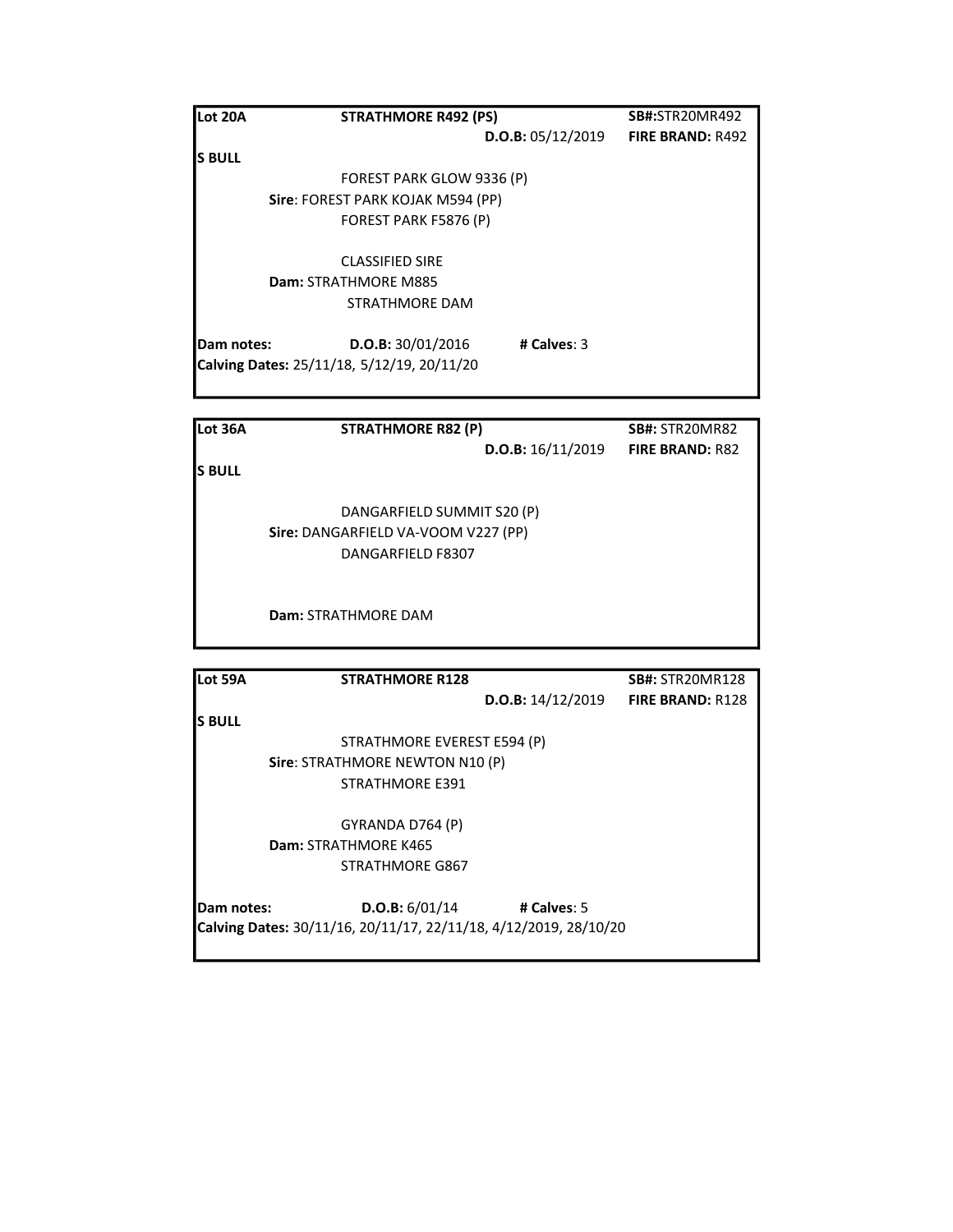| Lot 83A                        | <b>STRATHMORE R400 (PP)</b>       |                   | <b>SB#:</b>              |
|--------------------------------|-----------------------------------|-------------------|--------------------------|
|                                |                                   | D.O.B: 01/02/2020 | <b>FIRE BRAND: R400</b>  |
| <b>HERD BULL</b>               |                                   |                   |                          |
|                                | FOREST PARK GLOW 9336 (P)         |                   |                          |
|                                | Sire: FOREST PARK KOJAK M594 (PP) |                   |                          |
|                                | FOREST PARK F5876 (P)             |                   |                          |
|                                | ROSEVALE ULYSSES G474 (P)         |                   |                          |
|                                | Dam: STRATHMORE M691 (P)          |                   |                          |
|                                | <b>STRATHMORE H11</b>             |                   |                          |
| Dam notes:                     | D.O.B: 28/02/16                   | # Calves: 2       |                          |
| Calving Dates: 1/02/20, 5/1/21 |                                   |                   |                          |
|                                |                                   |                   |                          |
| ll ot 107A                     | <b>STRATHMORE RA34 (DD)</b>       |                   | <b>SRH</b> · STROOMAR434 |

| ILOt 107A        | STRATHMORE R434 (PP)                        |                   | <b>SB#:</b> STRZUMR434  |
|------------------|---------------------------------------------|-------------------|-------------------------|
|                  |                                             | D.O.B: 02/01/2020 | <b>FIRE BRAND: R400</b> |
| <b>HERD BULL</b> |                                             |                   |                         |
|                  | STRATHMORE EVEREST E594 (P)                 |                   |                         |
|                  | Sire: STRATHMORE NANTUCKET N440 (PP)        |                   |                         |
|                  | STRATHMORE F163 (AI) (P)                    |                   |                         |
|                  | DANGARFIELD VA-VOOM V227 (PP)               |                   |                         |
|                  | Dam: STRATHMORE M723 (P)                    |                   |                         |
|                  | <b>STRATHMORE F785</b>                      |                   |                         |
| Dam notes:       | D.O.B: 1/02/16                              | # Calves: $3$     |                         |
|                  | Calving Dates: 17/09/18, 02/01/20, 23/12/20 |                   |                         |
|                  |                                             |                   |                         |

| <b>Lot 108A</b>                     | <b>STRATHMORE R594 (P)</b> |                   | <b>SB#:</b>             |
|-------------------------------------|----------------------------|-------------------|-------------------------|
|                                     |                            | D.O.B: 11/12/2019 | <b>FIRE BRAND: R594</b> |
| <b>HERD BULL</b>                    |                            |                   |                         |
|                                     | <b>MULTIPLE 'S' SIRE</b>   |                   |                         |
|                                     | Sire: STRATHMORE L276 (P)  |                   |                         |
|                                     | MULTIPLE 'S' DAM           |                   |                         |
|                                     | Dam: STRATHMORE DAM        |                   |                         |
| Dam notes:<br><b>Calving Dates:</b> | $D.O.B$ :                  | # Calves:         |                         |